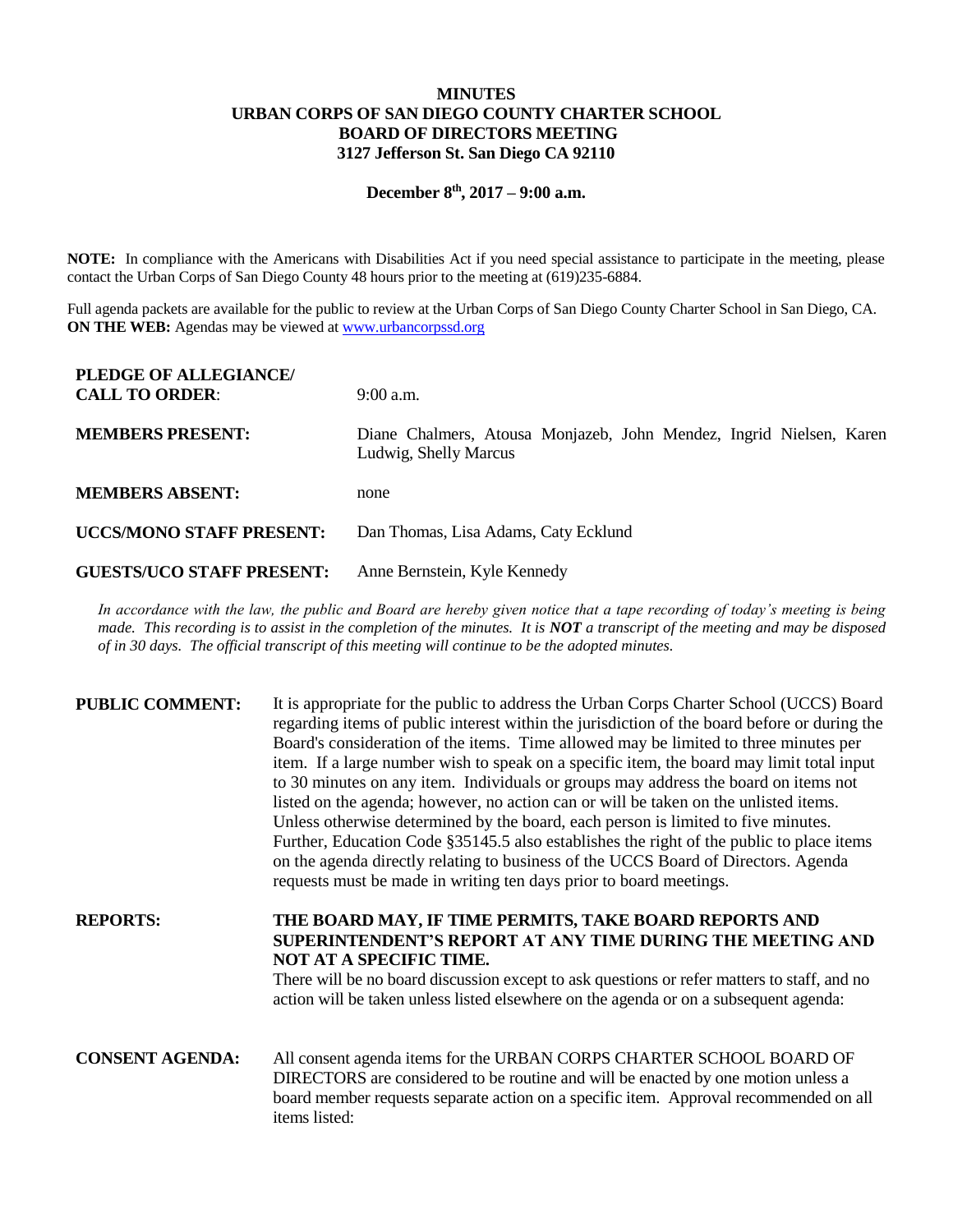#### **Warrant Registers —**

*Karen motions to accept warrant registers for July 2017 through the present. Atousa seconded the motion while Ingrid abstains and the motion carries. The warrant registers are approved.* 

### **Approval of Minutes from the September 15th, 2017 meeting**

*Karen motions to accept the minutes from the Sept 15th meeting. Atousa seconded the motion and the motion carries. The minutes are approved.*

### **INFORMATIONAL:** 1. DASS Criteria Reporting

*Lisa reported on the criteria and narrative descriptions submitted to the Department of Education for the Dashboard Alternative Accountably System. Items reported on included compliance with state requirements for credentialed teacher assignments, an initial implementation designation for state academic standards curriculum alignment, beginning development designation for improving delivery of instruction, beginning development of a career technical education program, beginning development designation for health and art programs, and beginning development designation for professional development programs. Priorities three and four were completed using the charter school's LCAP and WASC goals, and LCFF. The DASS is now live and accessible to the public on the California Department of Education's website.* 

#### **NEW BUSINESS:**

#### 1. Action Item — Approval of Interim Financials

*Caty explains that the original budget was changed for the interim, including changes to classified salaries due to differences in years of experience from what was originally budgeted for new hires. There was a change to supplies and operating services budget due to carry over from previous year being cried down as a result of ETP and Lottery funds; which must be spent on student consumables. The multiyear projection indicates the charter school has a 19% reserve. The budget may be reduced in the 2nd interim should projected ADA of 245 not be on track. This would in turn reduce the second year's projected reserve of 26%. A better estimate of the impact of such an adjustment will come in March when ADA trends become clearer. Atousa motions to approve the interim financials and Shelly seconds the motion. Ingrid abstains from the vote and the motion carries.*

**2.** Action Item —Approval of 2018 Board Meeting Dates

*Caty requested that the September 21st meeting be changed to September 14th due to a conflict with the Mono County Office of Education board meeting schedule. Ingrid moves to approve the Board meeting dates with the change of dates, which is seconded by Ingrid and the motion passes unanimously.* 

#### **OLD BUSINESS:** *None*

### **PRINCIPAL'S REPORT:**

*The Dean of Education, Dan Thomas reports on the state of ADA and the fact that it is substantially lower than intended targets for this school year. Discussion between Mono County and Urban Corps Executive staff are ongoing. The Corps to Career department, in combination with Urban Corps' Human Resources department is ramping up recruitment efforts to ensure that enrollment numbers increase by the start of the second semester. Low enrollment is the result of an overall low un-employment rate throughout the*